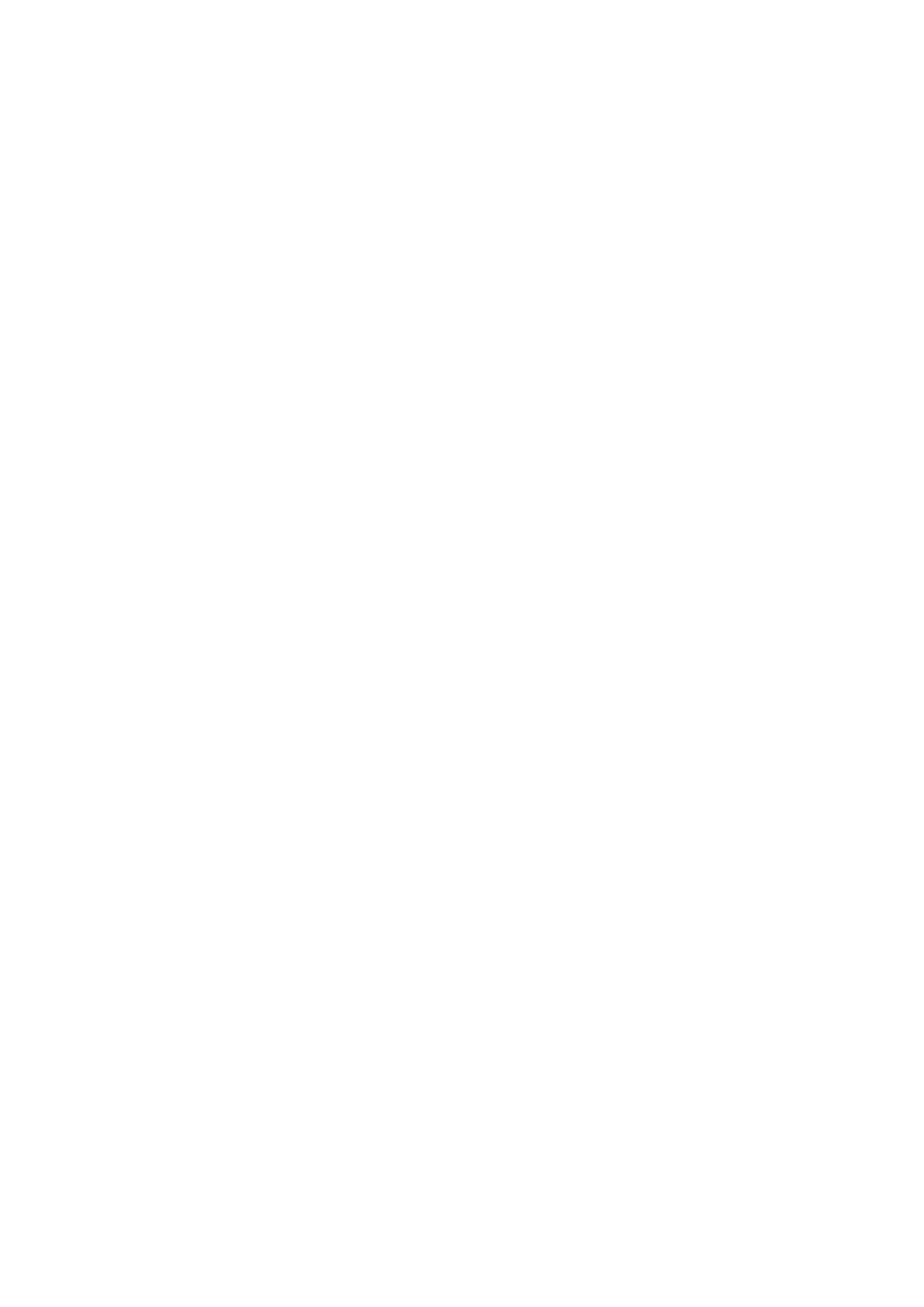## **Welcome to PGL Training**

We are pleased to introduce our Forces Resettlement Course information booklet which will give you an opportunity to see what we have to offer those interested in developing a career in the construction- related trades.

PGL Training has a wealth of experience of training MOD personnel and can provide a broad range of armed forces resettlement training courses within the construction area.

If you are leaving the Army, Navy or Air Force and are planning to retrain in an exciting new career within the construction industry, then our Forces Resettlement courses will provide a solid foundation from which you can develop your new career.

## **Quality**

We pride ourselves on our commitment to quality and to developing each person as an individual. PGL operates with small group sizes so you can be confident to receive plenty of support from your tutor. Coupled with excellent workshop facilities and learning resources, you will every opportunity to do well in your chosen course.

## **Support**

We are committed to equality of opportunity for all learners. We do not tolerate any form of harassment or bullying and we have comprehensive Equality and Diversity and Safeguarding policies.

Our Team is small and friendly and you will soon get to know the staff on an individual basis.

## **Why Choose PGL?**

- Ofsted regulated
- Highly qualified industry- experienced staff
- Dedicated workshops for the delivery of trade skills
- Flexible delivery options
- $\cdot$  Initial and ongoing information, advice and guidance
- ❖ Regular monitoring and reviewing progress
- ❖ Additional training support when required
- ❖ Staffed canteen on site (Exeter only)

## **Getting Here**

Our training centres are conveniently located near the Lympstone Training Camp (Exeter) and 40 Commando Camp (Taunton).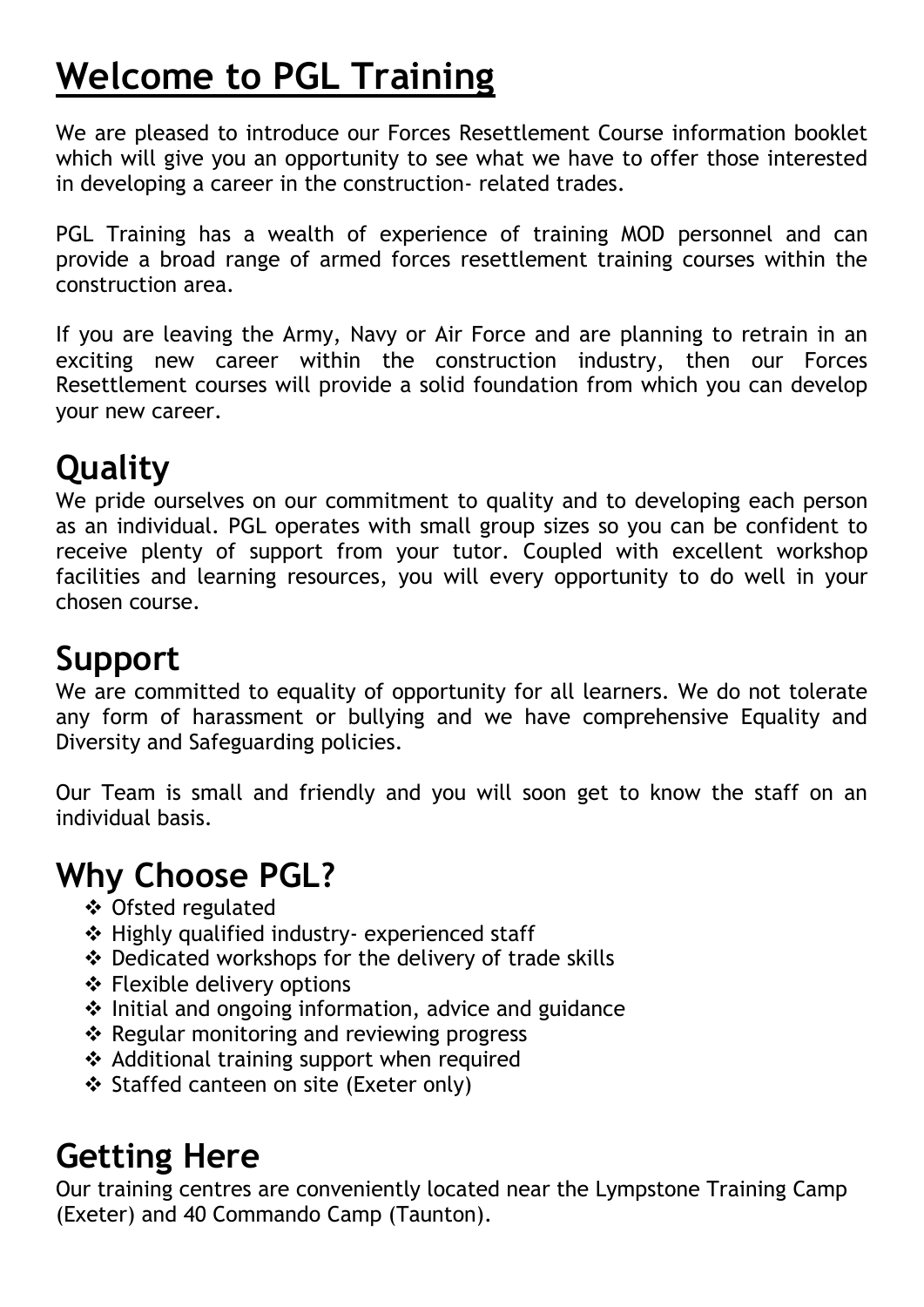## **Step by step guide:**

### **Looking to retrain as a 'Qualified Plumber'?**



### **Looking to retrain as a 'Qualified Electrician'?**

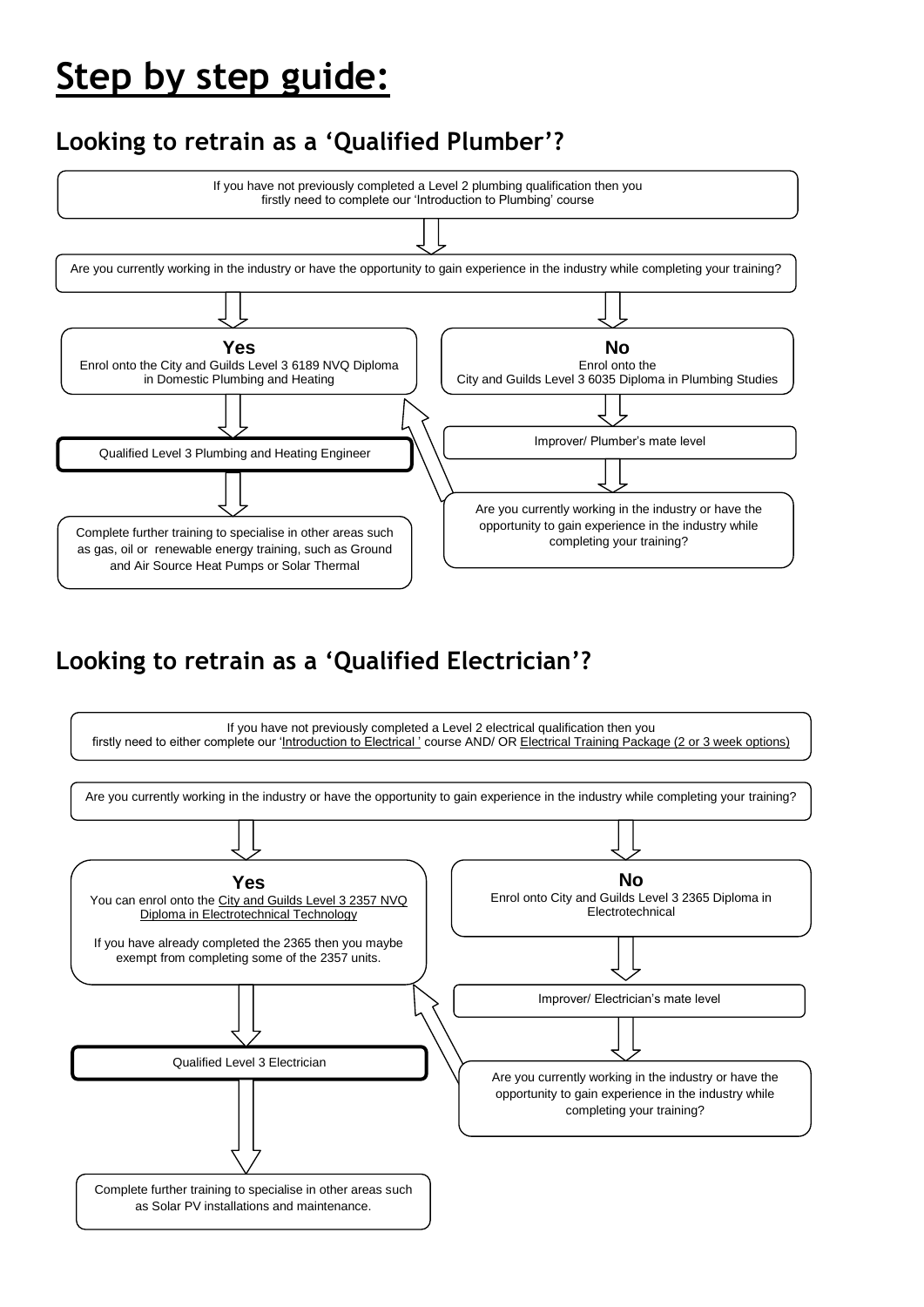### **Already got your Plumbing or Electrical qualifications?**

Then why not further your career by completing one of our specialist gas, plumbing, electrical or renewable energies qualifications. More information can be found in this booklet.

### **Don't want to work in the Plumbing or Electrical sectors?**

Then how about becoming a **Green Deal Advisor** and **Domestic Energy Assessor**? Find out more information on this qualification in the booklet.

### **Finance**

We are a registered centre for ELCAS and Resettlement Training Allowance. Please contact for further details.

**Our ELC provider number is 2181.**

### **24+ Advanced Learning Loans**

You can [apply for a 24+ Advanced Learning Loan](https://www.gov.uk/advanced-learning-loans/how-to-claim) to help with the costs of a college or training course if you're 24 or older.

Loans have to be paid back. [Repayments](https://www.gov.uk/advanced-learning-loans/further-information) don't start until April 2016 and you won't have to pay anything back until you earn more than £21,000 a year.

The loan doesn't depend on your income and there are no credit checks. You can get independent money advice from the [Money Advice Service.](http://www.moneyadviceservice.org.uk/)

Unfortunately not all courses are available on the loan system, please contact us for the latest information.

### **Health and Safety**

Steel toe cap shoes/boots must be worn at all times in our workshops.

### **To apply**

Fill in the application form at the back of the booklet and return to our head office.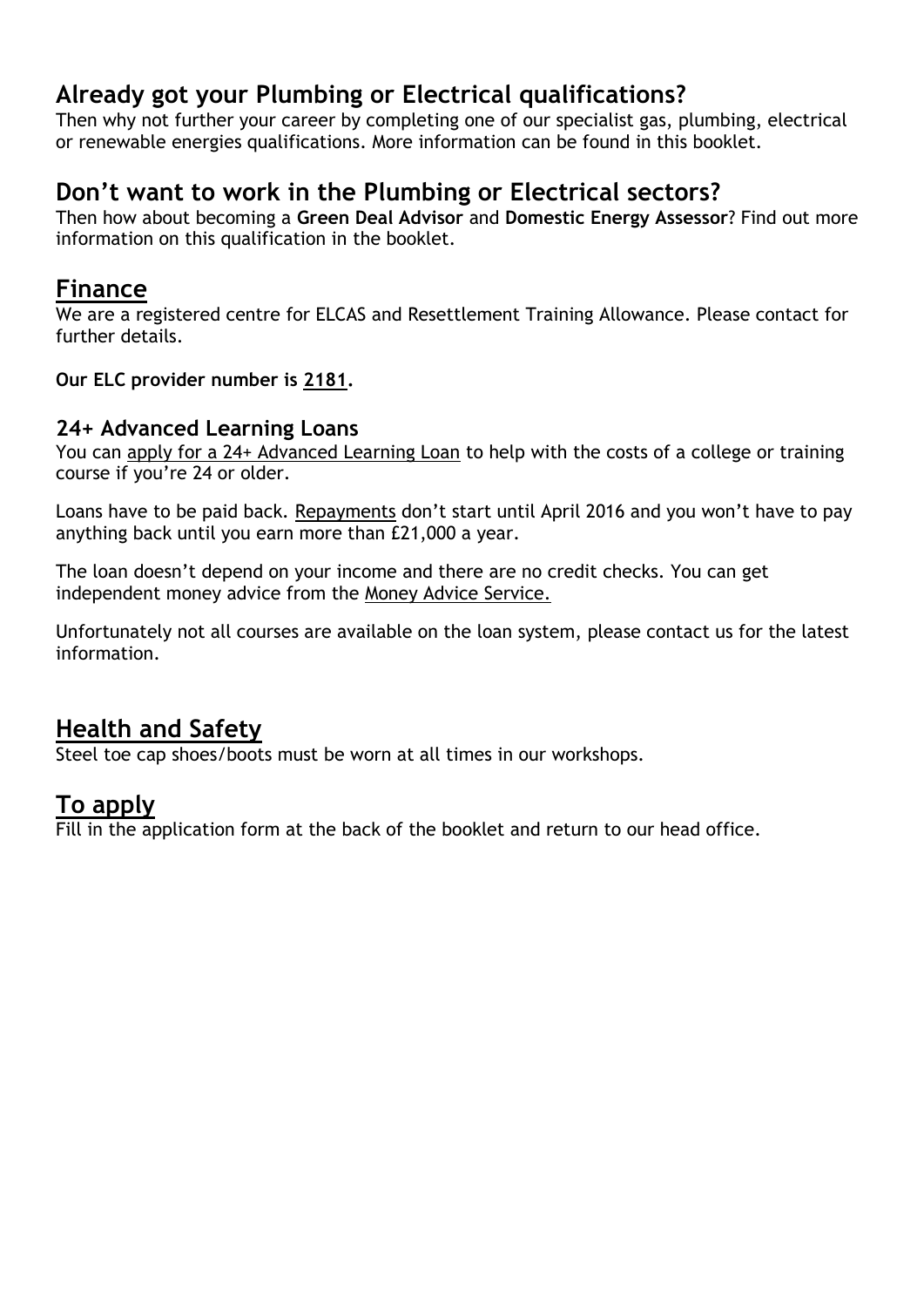

## **Introduction to Plumbing**

### **Who is it suitable for?**

For candidates who want to start a career in plumbing. This course is designed to give candidates the fundamental basic knowledge and practical skills to progress onto the Level 3 Diploma in Plumbing Studies (6035-03).

### **What's involved?**

Candidates will learn, develop and practise the skills required for employment and career progression within the plumbing industry.

The course will cover the following areas;

- $\div$  Health and safety in building services engineering
- Electrical principles and processes for building services engineering
- $\div$  Scientific principles for domestic, industrial and commercial plumbing
- ❖ Common plumbing processes
- Cold water systems
- Domestic hot water systems
- ❖ Sanitation
- Central heating systems
- ❖ Drainage systems
- ◆ Understand how to communicate with others within building services engineering

### **Where might it lead?**

Candidates can progress onto the City and Guilds Level 3 Diploma in Plumbing Studies (6035-03).

Please note that the completion of this course **does not** qualify you to work as a plumber.

15 days approximately (Please speak with an advisor for current attendance options)

Practical training in the workshop with some home study material provided for the theory understanding.

After initial training, candidates will be given practical tasks to assess their knowledge and understanding.

No previous plumbing experience required.

Candidates must enrol onto the 6035-03 course to be eligible for this course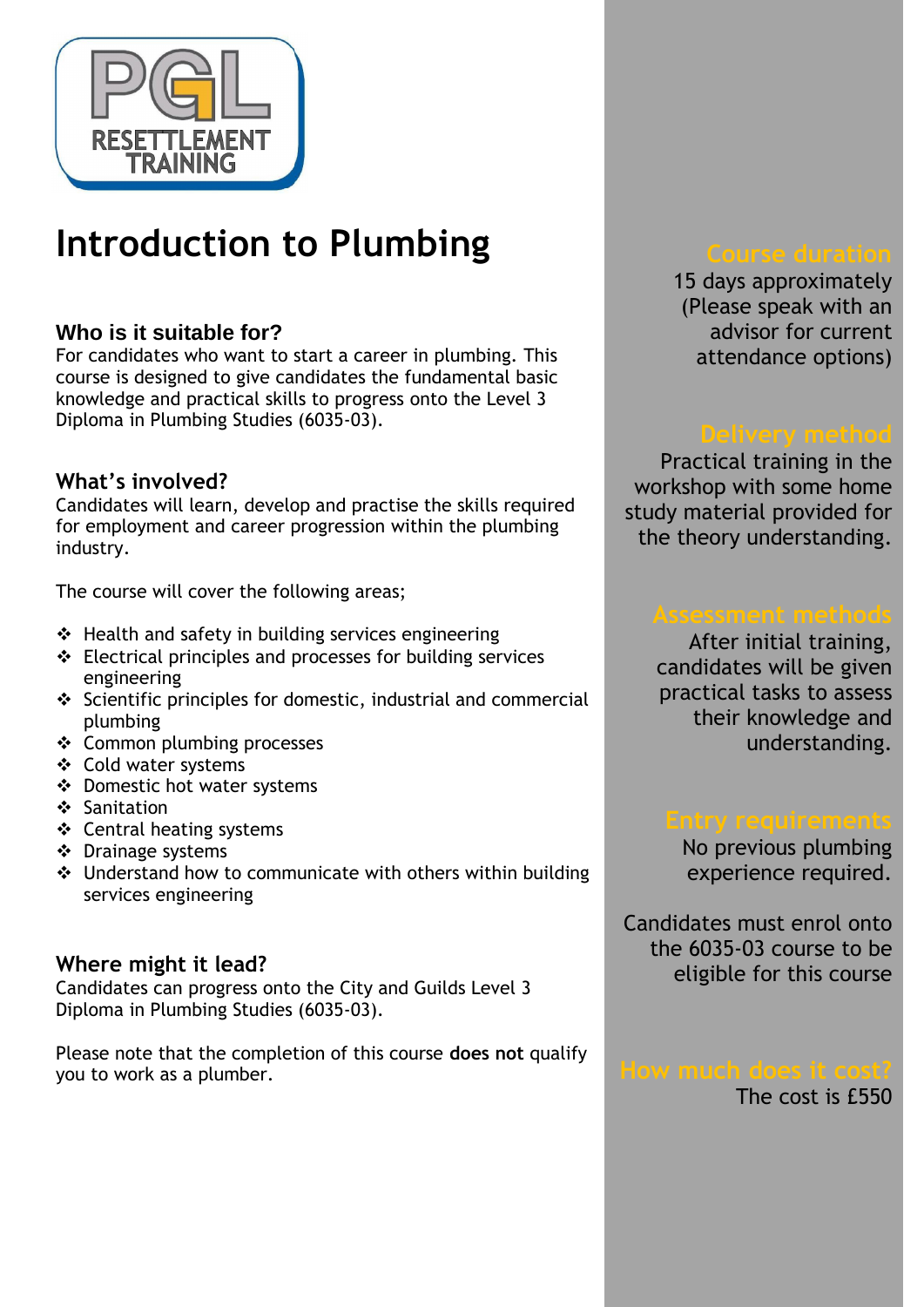

## **Level 3 Diploma in Plumbing Studies (6035-03)**

### **Who is it suitable for?**

For candidates who want to work as plumbers in the building services engineering sector.

Suitable for candidates who have previously completed the PGL 'Induction to Plumbing' course or an equivalent Level 2 Plumbing qualification.

### **What's involved?**

This is a qualification that tests both practical and knowledge based skills through a range of practical assessments, written assignments and online exams.

The units that will be studied are;

- $\div$  Health and safety in building services engineering
- ❖ Understand the fundamental principles and requirements of environmental technology systems
- ❖ Plumbing system installation planning
- ❖ Complex cold water systems
- Domestic hot water
- ❖ Sanitation and drainage systems
- Central heating systems
- $\triangleleft$  Domestic gas principles
- Career awareness in building services engineering

### **Where might it lead?**

When you have successfully completed this qualification you will be at an **Improver/Plumber's Mate level**.

In order to fully qualify as a Plumber you will need to fully meet the performance criteria as laid down in the National Occupational Standards put together by Summit Skills, the Sector Skills Council. This is covered in the **City and Guilds 6189 Level 3 NVQ Diploma in Plumbing and Heating.**

Approximately 9 weeks full time equivalent. (Please speak with an advisor for current attendance options)

A mixture of prior home study, classroom revision and workshop practical training and assessments.

Online multiple choice tests, practical and written assessments.

Candidates must be able to demonstrate prior plumbing knowledge and experience. This may either be through the completion of the 'Induction to Plumbing' course, or an equivalent Level 2 Plumbing qualification.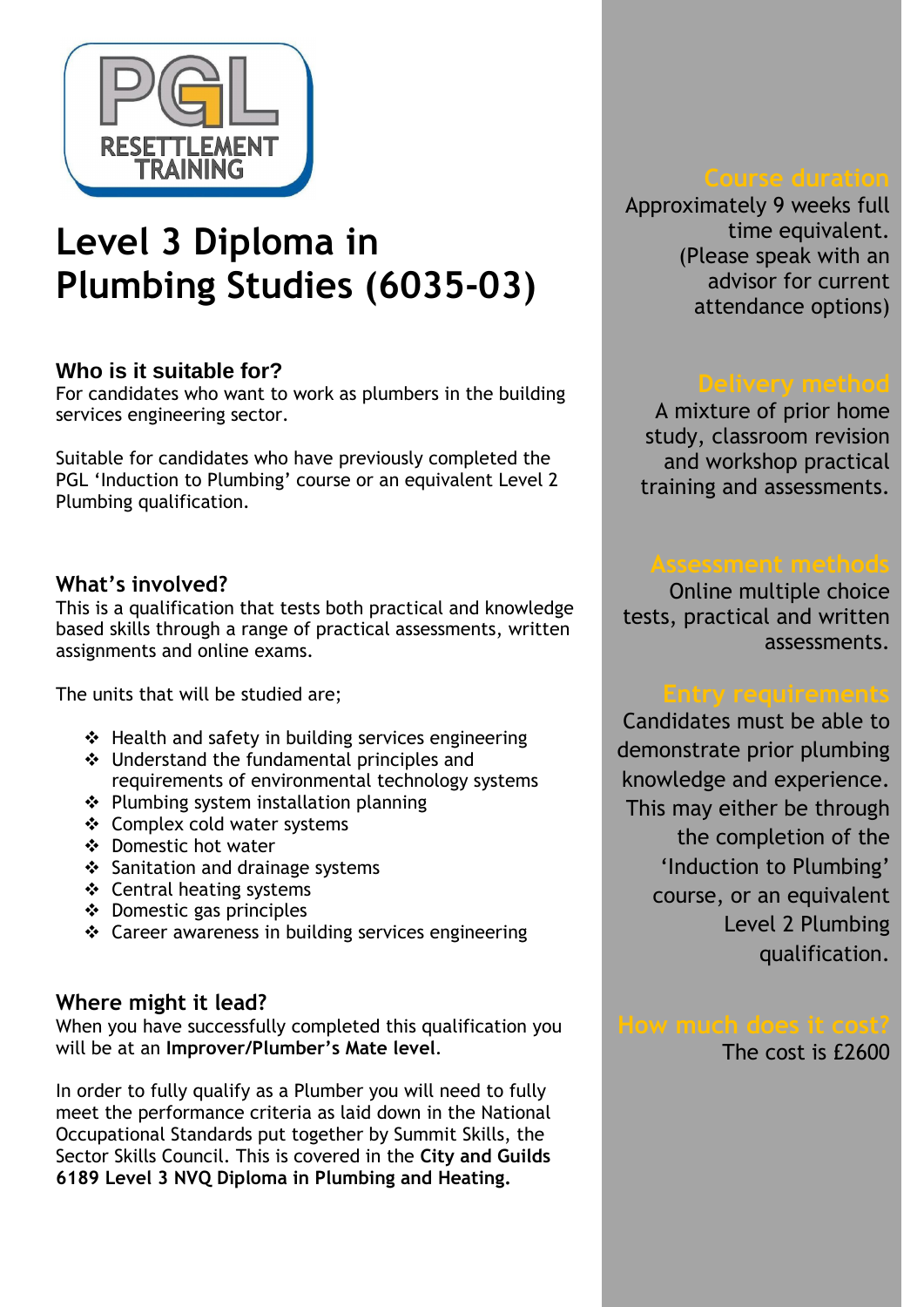

## **Level 3 NVQ Diploma in Domestic Plumbing and Heating (6189-31)**

**Environmental pathway**

### **Who is it suitable for?**

This qualification is only available to candidates working within the plumbing industry that have either completed a Level 2 Plumbing qualification or the 'Introduction to Plumbing' course at PGL Training.

### **What's involved?**

Candidates will complete practical assessments, written assignment and online exams. If candidates have already completed the City and Guilds 6035-03 qualification then they maybe exempt from many of the below units:

- Understand how to organise resources within BSE
- Understand and apply domestic cold water system installation, commissioning, service and maintenance techniques
- Understand and apply domestic hot water system installation, commissioning, service and maintenance techniques
- Understand and apply domestic central heating system installation, commissioning, service and maintenance techniques
- Understand and carry out electrical work on domestic plumbing and heating systems and components
- Understand and apply domestic sanitation system installation, commissioning, service and maintenance techniques
- Install, commission, service and maintain domestic plumbing and heating systems – (Work based NVQ unit)
- Understand the fundamental principles and requirements of environmental technology systems
- Inspect, service and maintain 'active' solar thermal hot water systems
- Know the requirements to inspect, service and maintain 'active' solar thermal hot water systems
- Install, commission and handover 'active' solar thermal hot water systems
- Know the requirements to install, commission and handover solar thermal hot water systems

### **Where might it lead?**

On completion of this qualification candidates may progress into employment as a qualified Plumber.

Approximately 9 weeks full time equivalent at PGL to complete the college based assessments. The time it takes to complete the workplace portfolio will vary per candidate.

> (Please speak with an advisor for current attendance options)

A mixture of prior home study, classroom revision and workshop practical training and assessments.

Development of a portfolio in a working environment

Practical assessments, written assignments, online exams, workplace assessments, documented evidence of 'real life' jobs and witness testimonials.

Candidates must be able to demonstrate prior plumbing knowledge and experience. This may either be through the completion of the 'Induction to Plumbing' course, a Level 2 Plumbing qualification or 6035 level 3 qualification.

Please contact for a price as it will be dependent on previous qualifications completed and the location of the onsite assessments.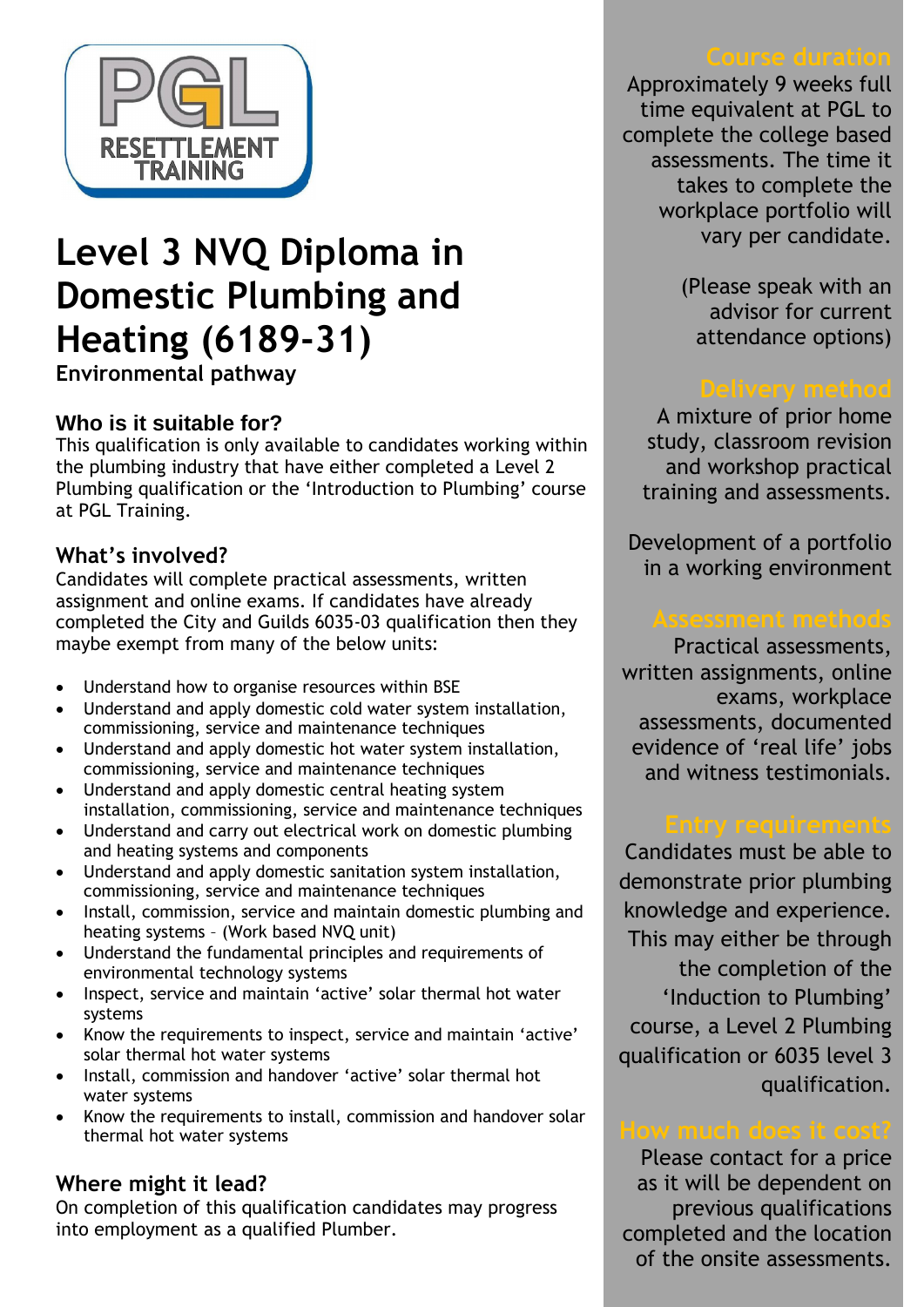

## **Introduction to Electrical**

### **Who is it suitable for?**

For candidates who want to start a career in electrical. This course is designed to give candidates the fundamental basic knowledge and practical skills to progress onto the Level 3 Diploma in Electrical Installations (2365-03).

### **What's involved?**

Candidates will learn, develop and practise the skills required for employment and career progression within the electrical industry.

The course will cover the following areas;

- Applicable Building Regulations for Domestic Electrical Installation
- Electrical Safety legislation, Regulations Standards and **Terminology**
- Basic AC supply characteristics
- OHM's Law
- ❖ Installing all electrical circuits
- Electrical Earthing and Bonding Requirements
- \* Inspecting, Testing and Commissioning Single Phase Domestic Electrical Circuits
- Basic Understanding of 3 Phase
- Common electrical terminology
- $\cdot$  17<sup>th</sup> Edition IEE Wiring regulations training (exam and certification available for an extra fee- please enquire)

### **Where might it lead?**

Candidates can progress onto the City and Guilds Level 3 Diploma in Electrical Installations (2365-03).

Please note that the completion of this course **does not** qualify you to work as an electrician.

8 days (Please speak with an advisor for current attendance options)

Classroom/workshop environment at our Training **Centre** 

After initial training, candidates will be given practical tasks to assess their knowledge and understanding.

No previous electrical experience required.

Candidates must enrol onto the 2365-03 course to be eligible for this course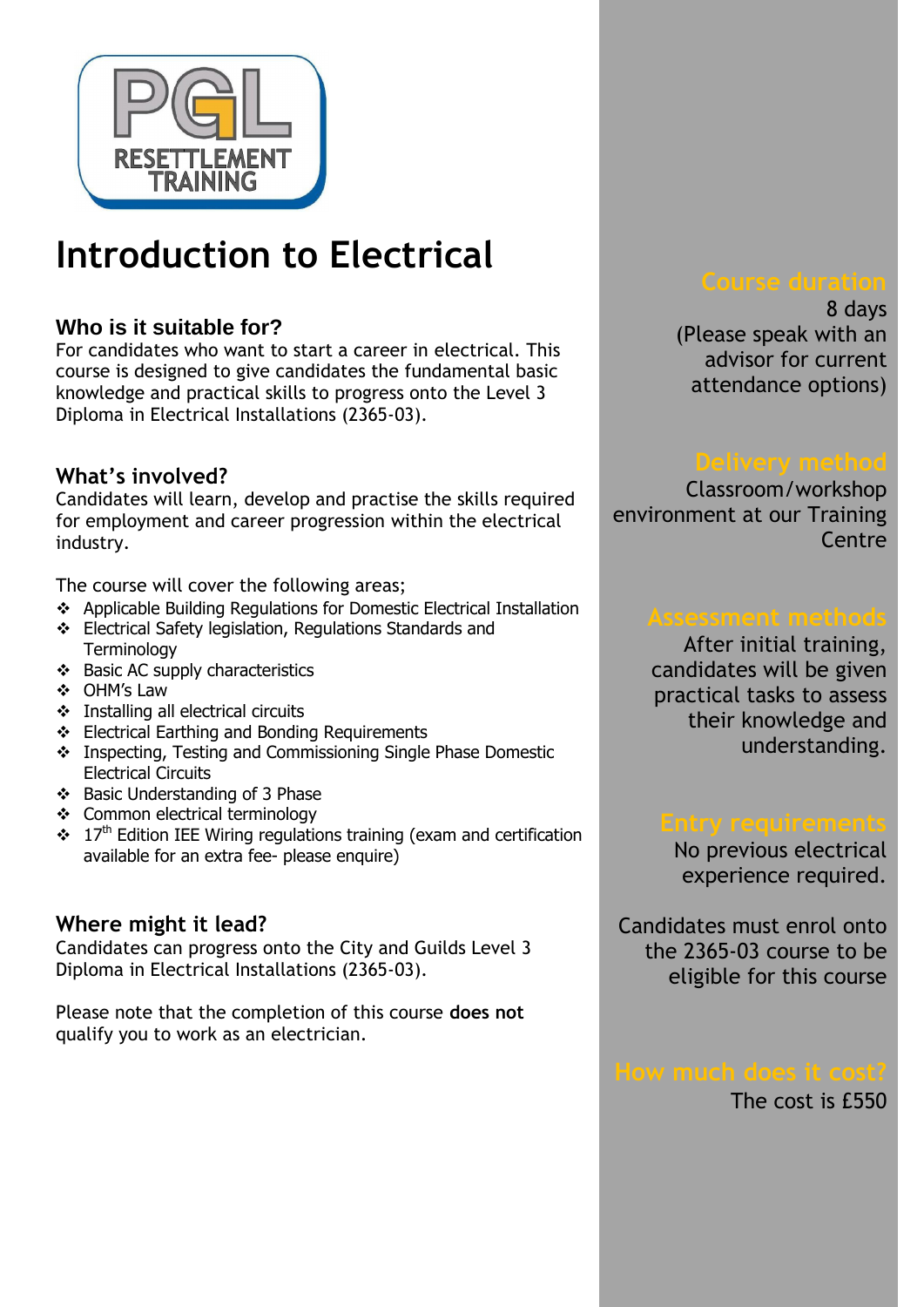

## **Level 3 Diploma in Electrical Installations (2365-03)**

### **Who is it suitable for?**

For candidates who want to work as electricians in the building services engineering sector.

Suitable for candidates who have previously completed the PGL 'Induction to Electrical' course or an equivalent Level 2 Electrical qualification.

### **What's involved?**

This is a qualification that tests both practical and knowledge based skills in a realistic working environment.

The units that will be studied are;

- $\div$  Health and safety in building services engineering
- Understand the fundamental principles and requirements of environmental technology systems
- Principles of electrical science
- Electrical installations: fault diagnosis and rectification
- Electrical Installations: inspection, testing and commissioning
- Electrical systems design
- Career awareness in building services engineering

### **Where might it lead?**

When candidates have successfully completed this qualification they will be at an **Improver/Electrician's Mate** level.

In order to fully qualify as an Electrician, candidates will need to fully meet the performance criteria as laid down in the National Occupational Standards put together by Summit Skills, the Sector Skills Council. This is covered in the City and Guilds 2357 Level 3 NVQ Diploma in Electrotechnical Technology.

Approximately 9 weeks full time equivalent. (Please speak with an advisor for current attendance options)

A mixture of prior home study, classroom revision and workshop practical training and assessments.

Online multiple choice tests, practical and written assessments.

Candidates must be able to demonstrate prior electrical knowledge and experience. This may either be through the completion of the 'Induction to electrical' course, or an equivalent Level 2 Electrical qualification.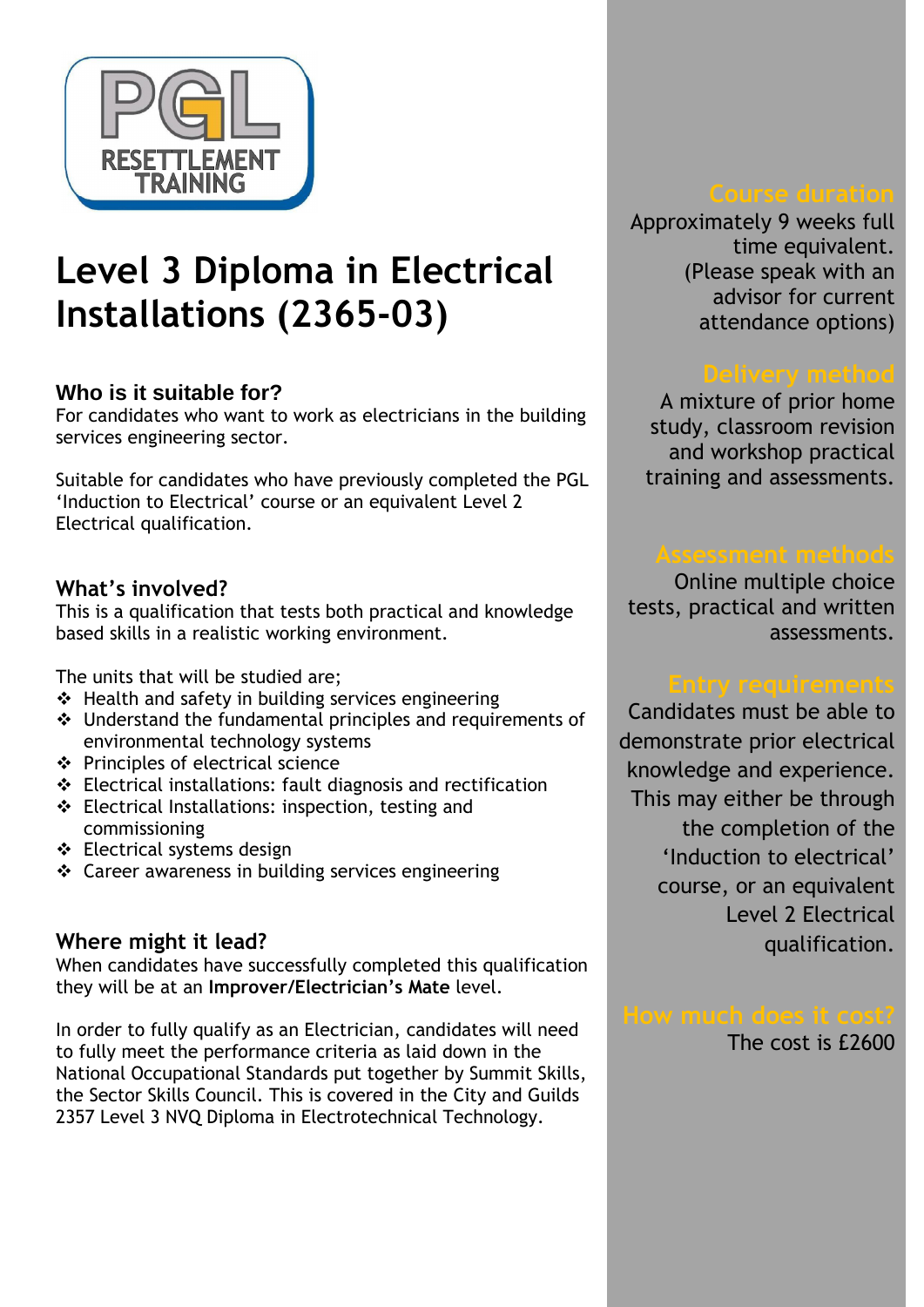

## **Level 3 NVQ Diploma in Electrotechnical Technology (2357)**

### **Who is it suitable for?**

This qualification is only available to candidates already working within the electrical industry.

Candidates are required to demonstrate the ability to perform the necessary skills and the knowledge required to be assessed against the National Occupational Standards.

### **What's involved?**

The qualification covers the following areas: Health and Safety legislation, Environmental legislation, Practices and procedures for overseeing and organising the work environment. Principles of planning and selection for the installation of electrotechnical equipment and systems. Practices and procedures for the preparation and installation of wiring systems and electrotechnical equipment. Cable termination. Inspection and testing. Fault finding and Electrical principles

The 2357 qualification includes the Diploma and NVQ. If a candidate has already completed the Diploma (2365-03) then they will only be required to complete the remaining NVQ units to gain the full 2357 Level 3 NVQ Diploma.

The qualification is work based. Candidates build up a portfolio of evidence and have observations from our assessors.

### **Where might it lead?**

On completion of this qualification candidates may progress into employment as a qualified Electrician.

We would estimate a minimum of 12 months The time it takes to complete the workplace portfolio will vary per candidate.

> (Please speak with an advisor for current attendance options)

A mixture of prior home study, classroom revision and workshop practical training and assessments.

Development of a portfolio in a working environment

Practical assessments, written assignments, online exams, workplace assessments, documented evidence of 'real life' jobs and witness testimonials.

Must be working within the electrical industry with a qualified supervisor.

Must have prior knowledge and experience of electrical, ideally with a Level 2 qualification or 2365 Level 3 Diploma.

Please contact for a price as it will be dependent on previous qualifications completed and the location of the onsite assessments.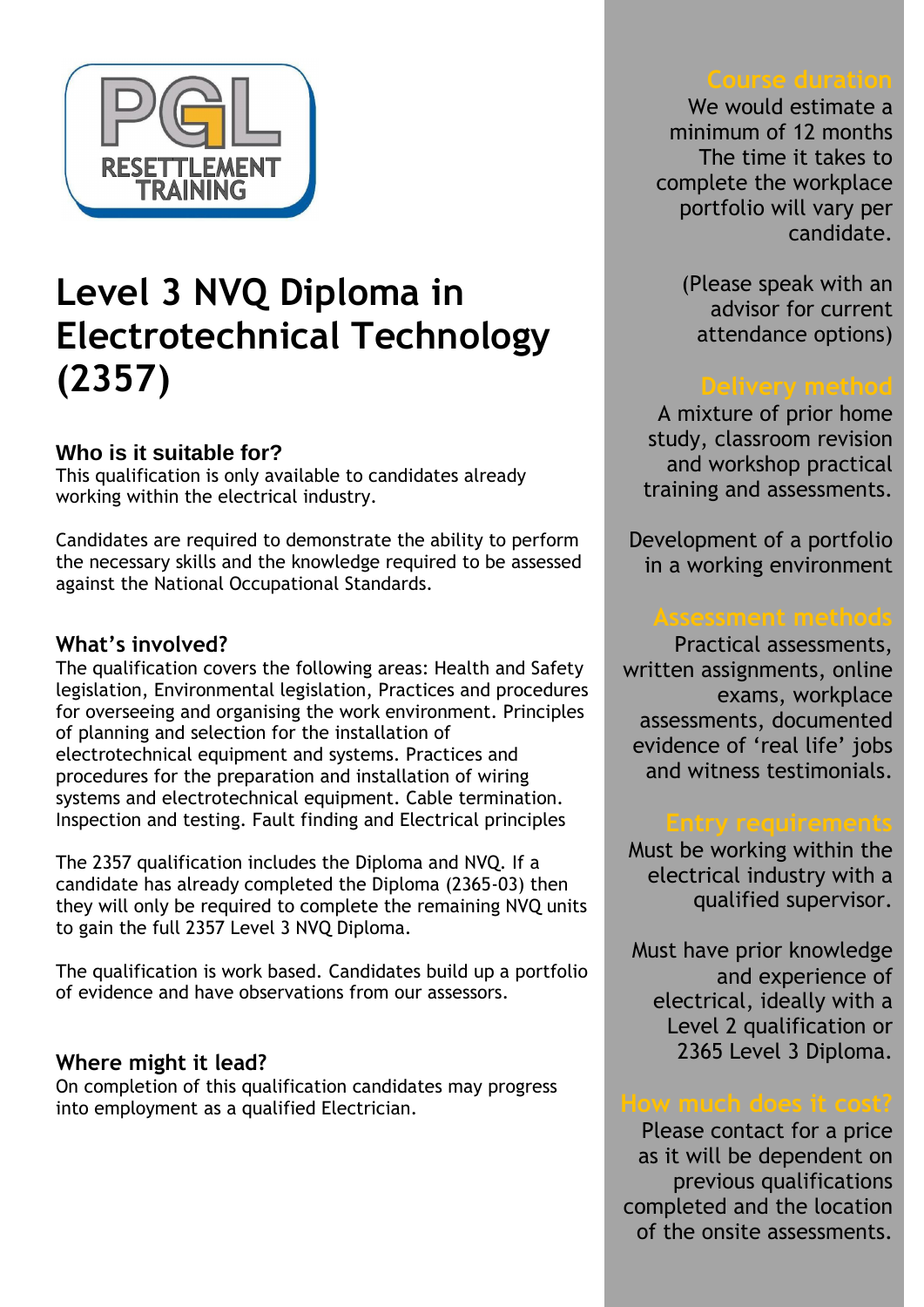

## **Electrical Training Package**

### **Who is it suitable for?**

The training package is suitable for candidates looking to get work in the domestic and commercial electrical industry.

### **What's involved?**

### Week one

A mixture of practical and theory training to give you the basic knowledge and skills needed to start in the electrical industry.

- Applicable Building Regulations for Domestic Electrical **Installation**
- Electrical Safety legislation, Regulations Standards and **Terminology**
- Basic AC supply characteristics
- OHM's Law
- $\div$  Installing all electrical circuits
- Electrical Earthing and Bonding Requirements
- \* Inspecting, Testing and Commissioning Single Phase Domestic Electrical Circuits
- ❖ Basic Understanding of 3 Phase
- Common electrical terminology

### Week two

- $\frac{1}{2}$  IEE 17<sup>th</sup> edition wiring regulations- (BS 7671) 3 days
	- Level 3 Requirements for Electrical Installations (2382)
- $\div$  Portable Appliance Testing 2 days
	- Level 3 Certificate for the Inspection and Testing of Electrical Equipment (2377-12)
	- Level 3 Certificate of Competent Management of Electrical Equipment Maintenance (2377-11).

### Week three

- City and Guilds Level 3 Award in the Initial Verification and Certification of Electrical Installations (QCF) (2394)
- City and Guilds Level 3 Award in the Periodic Inspection, Testing and Certification of Electrical Installations (QCF) (2395)

### **Where might it lead?**

Candidates can start work in the electrical industry or progress onto the City and Guilds 2365 or 2357 qualifications

2 or 3 weeks

Class room delivery with practical tuition

A mixture of practical assessments, written exams, and online exams

There are no entry requirements although we do recommend a good level of maths skills and a basic understanding of electrical principles.

2 week course (excluding 2394/5) £1200

3 week course £2100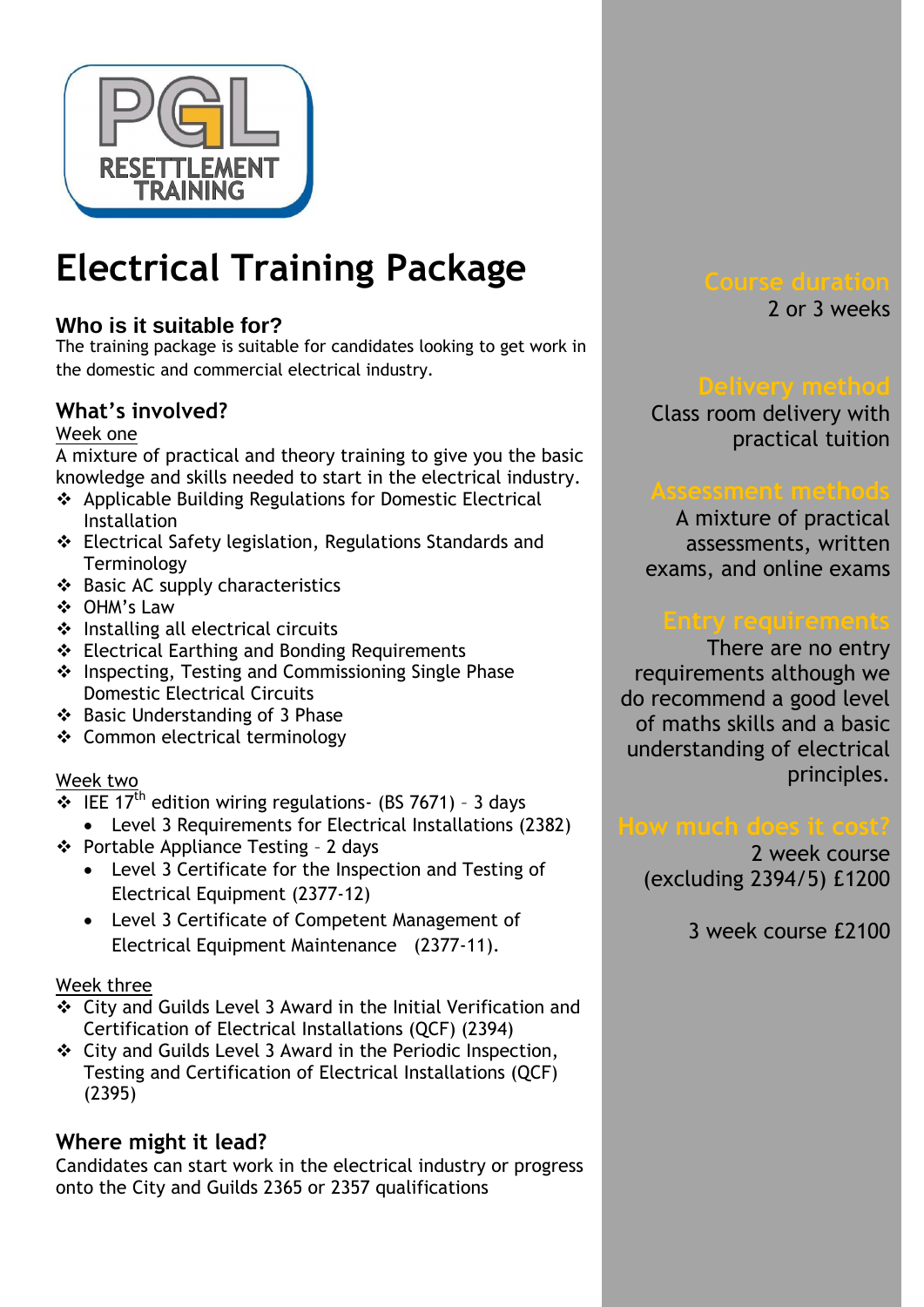

## **Level 3 Diploma in Green Deal Domestic Advice (6066)**

The Green Deal is the UK Government's flagship policy on energy efficiency in buildings. The Green Deal assessment process will make recommendations for energy efficiency improvements at a property and predict the likely energy savings were the improvements to be installed. The Assessment process is undertaken by a qualified Green Deal Advisor.

This qualification will enable the learner to become Green Deal Advisors, producing the Green Deal Assessment Report using relevant and approved software.

### **Who is it suitable for?**

This course is designed for existing Domestic Energy Assessors or new entrants to the energy assessment industry (no previous experience is required) who wish to become Green Deal Domestic Assessors.

### **What's involved?**

Candidates will cover areas such as;

- Ability to produce a Green Deal Assessment Report
- Ability to provide comprehensive energy efficiency advice to domestic or non-domestic customers
- Ability to use approved software and interpret the recommendations.
- Undertaking energy inspections
- Creating & logging energy performance certificates
- Understanding domestic energy assessment & green deal policy
- Issuing & lodging green deal assessment reports
- \* Knowledge to provide energy efficiency improvement advice to customers

### **Where might it lead?**

On completion of this qualification candidates may progress into employment as a qualified Green Deal Advisor (GDA).

New entrants-5 days training

Qualified already as DEA-3 days training

Plus the time it takes to complete the external energy reports

Classroom training

Energy reports of 3 different houses (1 during course & 3 while out in practice) Online multiple-choice examination Observation of advice being given to a customer Portfolio of practical evidence – collected while out in practice

Some experience and knowledge of the building sector and energy assessment is beneficial but not essential.

3 day course £960 5 day course £1380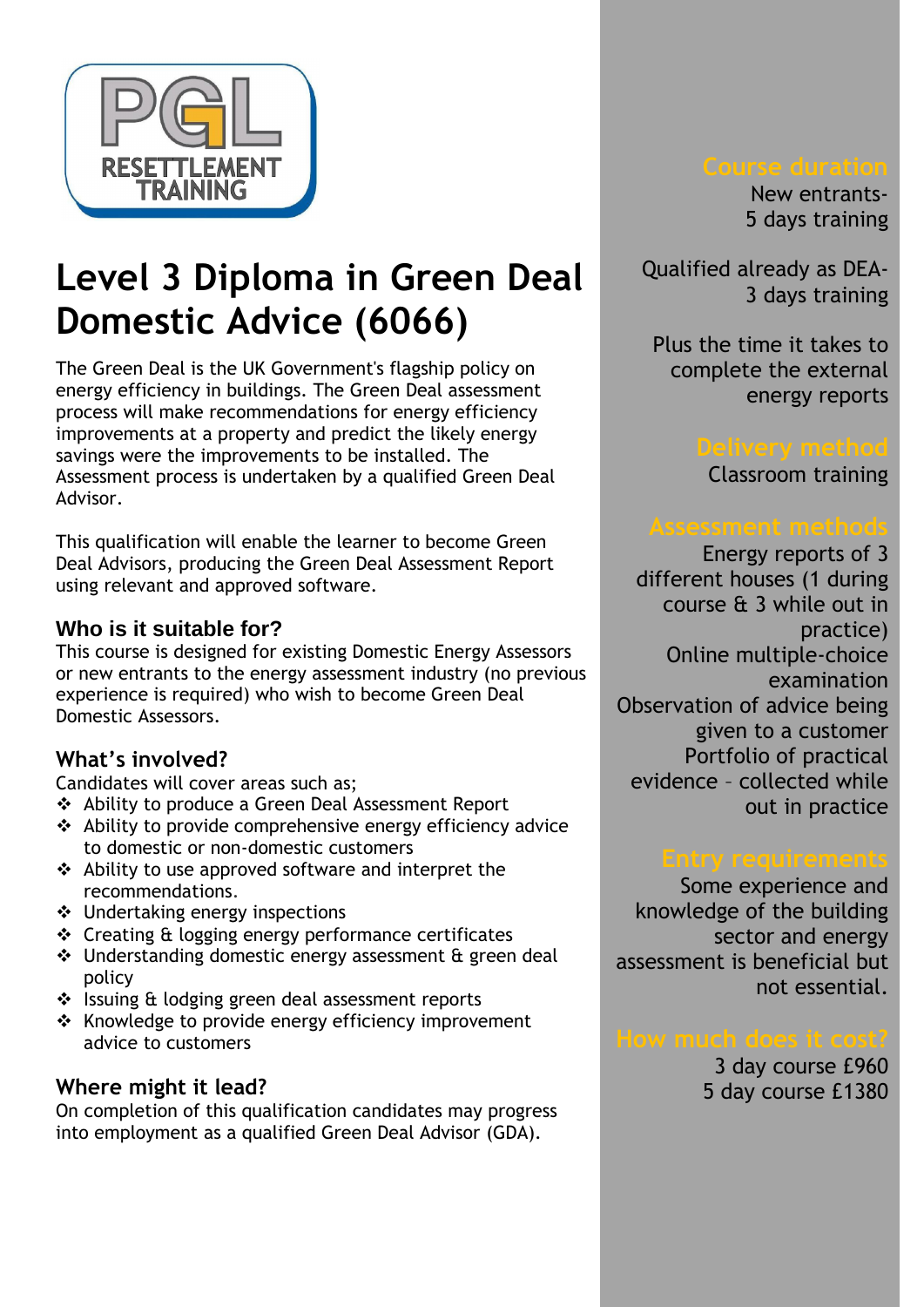

## **Renewable Energy Training Courses**

**At PGL Training, we offer a variety of specialist courses focussed on the renewable energy sector.**

**All of the courses listed below are Level 3.**

### **Installation & Maintenance of Small Scale Solar Photovoltaic (PV) Systems (EAL)**

**Duration:** 5 days (including training on COSHH, Working at Heights & Manual Handling)

**Ground Source & Air Source Heat Pump Installation Duration:** 4 days

**Solar Thermal Duration:** 2 days

### **Underfloor Heating**

**Duration:** 2 days

### **Rainwater and Greywater Harvesting**

**Duration:** 1 day

Please contact us to find out specific course prices, dates and eligibility criteria. Some of the courses are available at a discounted price when booked as a package.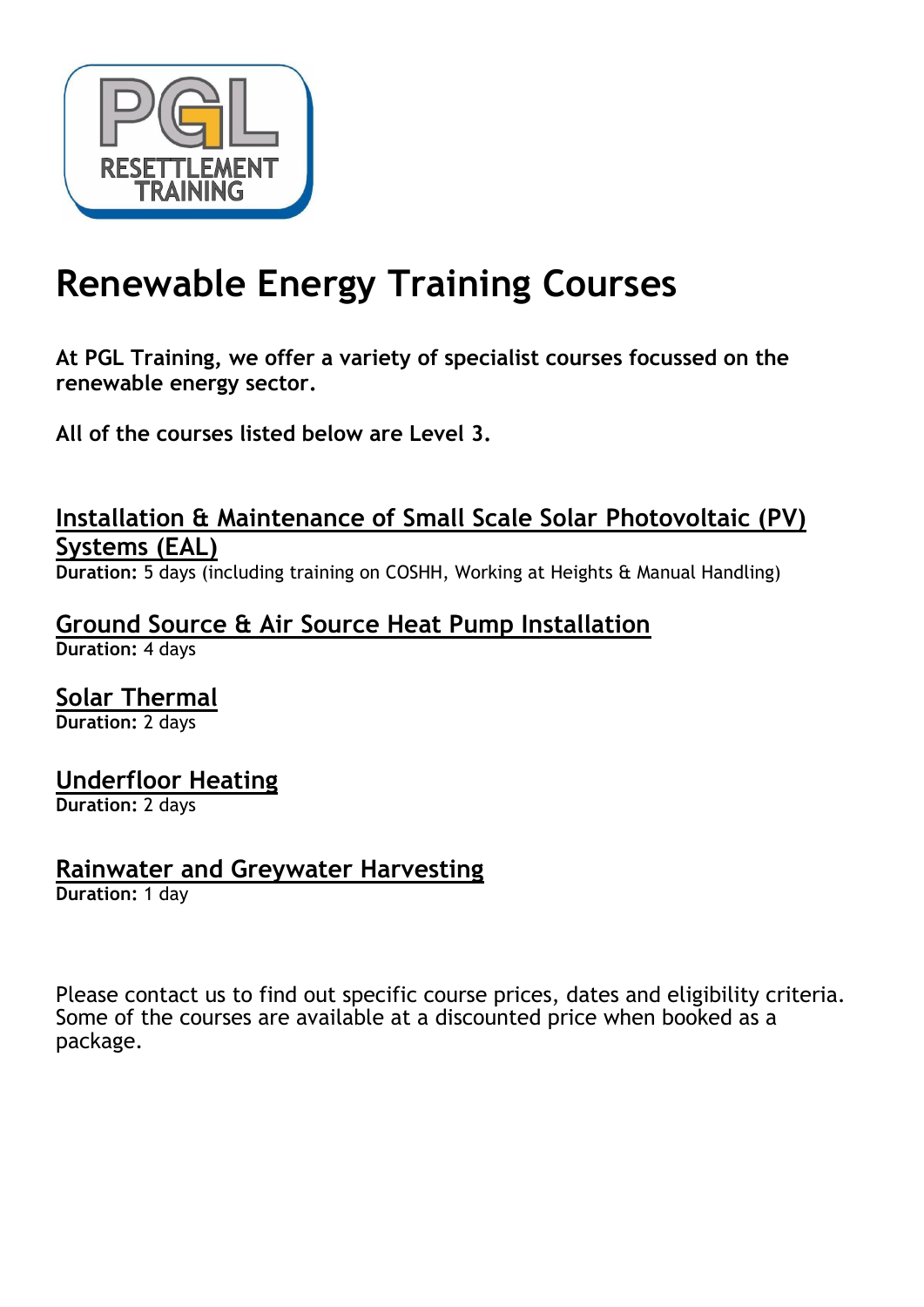

## **Plumbing and Gas Training Courses**

### **Gas**

We offer a vast array of Gas courses including;

- $\cdot$  Initial gas training
- ❖ Re-assessments
- ❖ IPG
- Commercial gas
- Basic Gas Safety (Domestic) Installation and Maintenance GGFO

### **OFTEC Oil Courses (Training and Assessment)**

- OFT 101 Domestic/Light Commercial Commissioning & Servicing Assessment
- OFT 105E Domestic/Light Commercial Installation
- OFT 600A Oil Storage Tank Installation
- OFT 102 Vaporising Burners

### **F-Gas (Category 1) City & Guilds 2079 & BRA Commercial Braizing**

The course is aimed at experienced heating engineers wishing to increase their knowledge and include work with F-Gas and O-Zone Depleting substances (ODS) within refrigeration, air conditioning and heat pump systems. The course will provide theoretical and practical tuition on the latest requirements relating to the F-Gas regulations. **Duration:** 5 days

### **WRAS Water Regulations**

**Duration:** 1 day ( $\frac{1}{2}$  day training and  $\frac{1}{2}$  day assessment)

### **Unvented Hot Water Systems**

**Duration:** 1 day

### **Energy Efficiency For Domestic Heating**

**Duration**: 1 day

For specific course details and prices please call our Head Office on 01392 437373.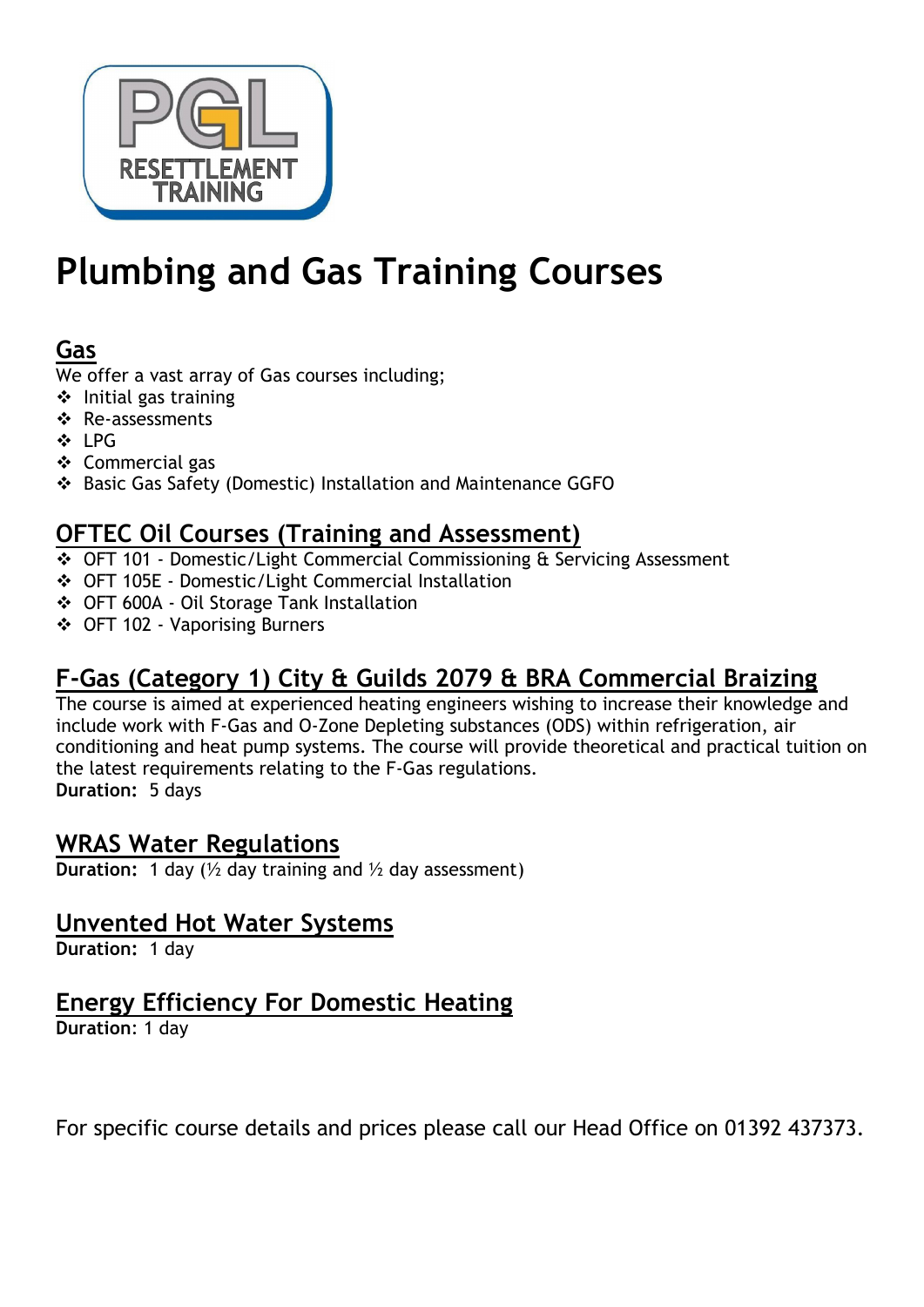

## **Electrical Training Courses**

### **City & Guilds 2394 & 2395 Initial Verification/Periodic Inspection, Testing & Certification of Electrical Installations**

This is a package course designed for practicing electricians or anyone involved in the inspection & testing of electrical systems who wish to carry out Initial Verification & Periodic Inspection, Testing and certification of Electrical Installations.

**Duration:** 5 days

### **Portable Appliance Testing (PAT) City & Guilds 2377**

This qualification is for candidates who are practising electricians either involved in, or looking to become involved in, the inspection and testing of electrical equipment (eg portable appliances), and/or involved in managing the process of it.

**Duration:** 2 days

### **17th Edition - City & Guilds 2382-10**

This qualification ensures candidates are up-to-date with the latest industry regulation on wiring and the safe use and operation of electrical equipment and systems. It covers the 17th Edition of the IEE Wiring Regulations, which came into force in June 2008. These regulations are recognised by the British Standards Institute as a British Standard

**Duration:** 3 days

### **Electrics and Boiler Fault Finding/Boiler Management**

The course will cover the basic electrical principals, wiring of heating systems including bonding, use of multi-meters, wiring of Y, S C and W plan systems and fault-finding within these systems. The course also covers all of the different boiler and system types, including combi and condensing boilers, use of multi-meters and flow charts in fault-finding

**Duration:** 3 days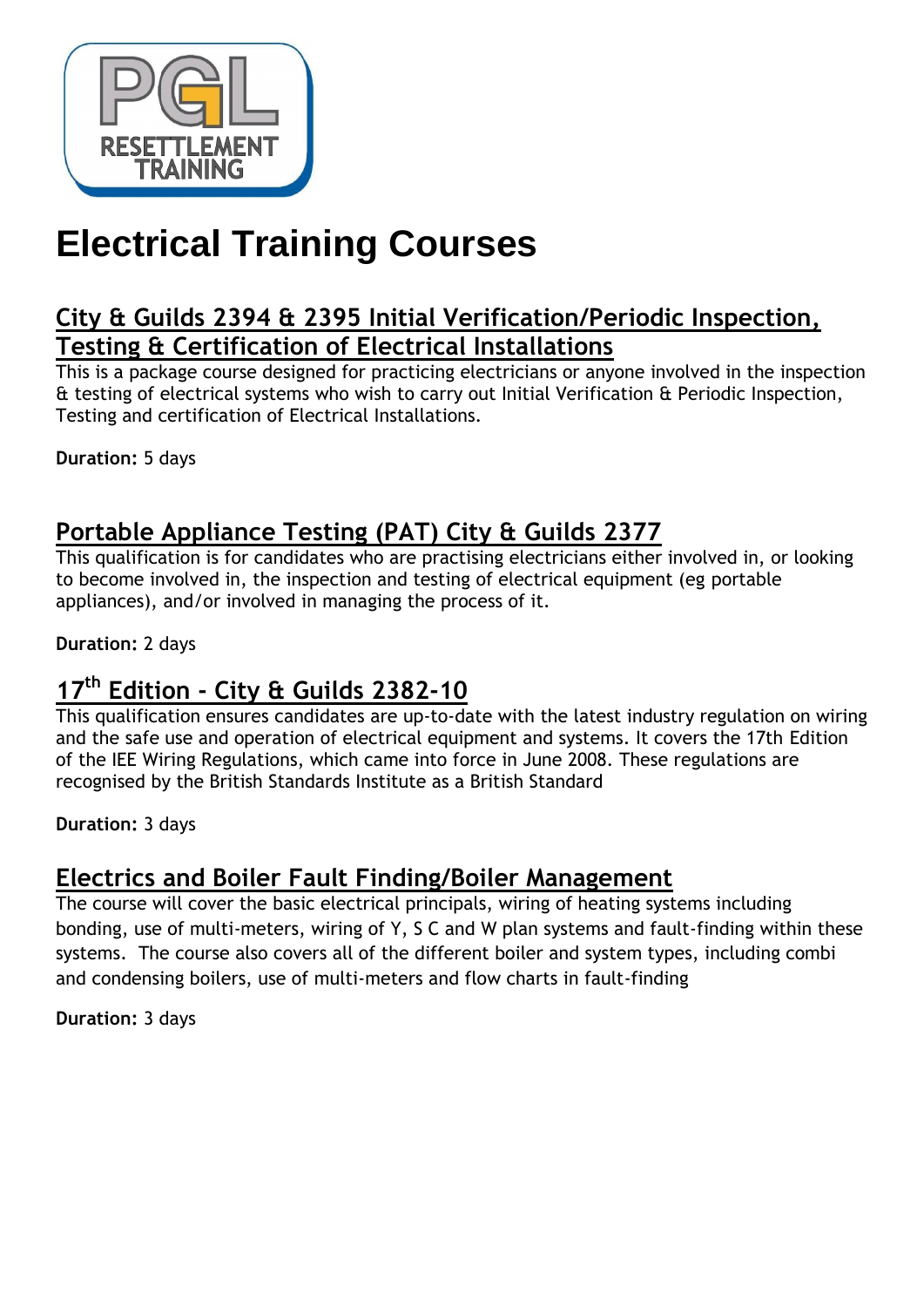

## **Further help and support**

PGL Training are able to offer all of our learners free support and training with CV writing, job searching and interview techniques.

We deliver certificated courses in English, Mathematics and ICT for those who have not achieved a qualification before or are looking to refresh their knowledge.

Please get in contact to find out more information about the training available.

### **Finance**

We are a registered centre for ELCAS and Resettlement Training Allowance.

For further information on financial assistance available to support your learning, please visit the following government websites:

[www.gov.uk/browse/education/student-finance](http://www.gov.uk/browse/education/student-finance) [www.gov.uk/advanced-learning-loans](http://www.gov.uk/advanced-learning-loans)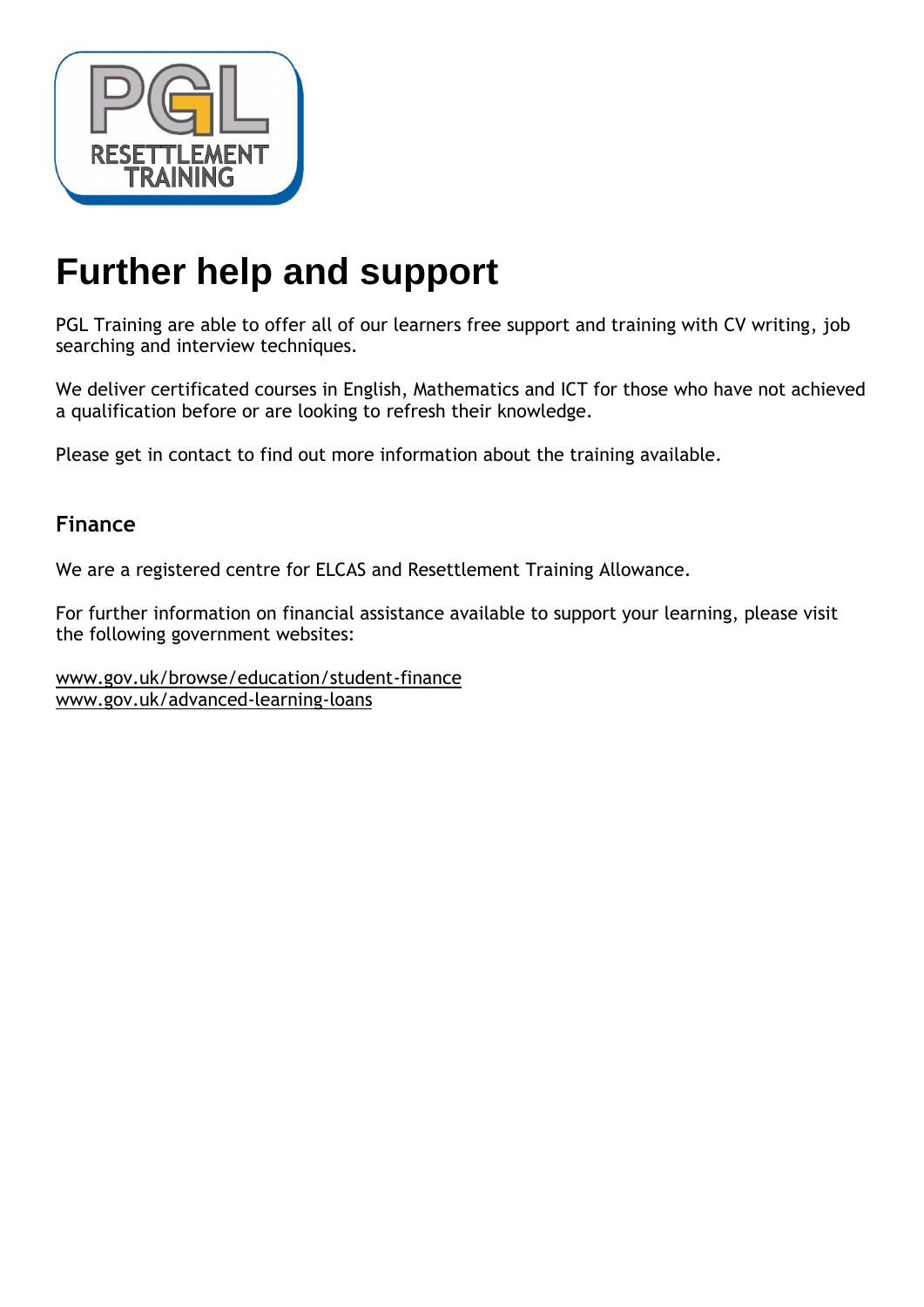## **Application form-Forces Resettlement Training**

**Please complete the application form and return to PGL Training, Clyst Works, Clyst road, Topsham, Exeter, EX3 0DB. One of our members of staff will then give you a call to finalise the booking.**

| Course name<br>and preferred start date |  |
|-----------------------------------------|--|
|                                         |  |

| <b>Training Centre</b>                   | Exeter $\square$ | <b>Taunton</b> □ | $\Box$            |  |
|------------------------------------------|------------------|------------------|-------------------|--|
| Personal Details (to be fully completed) |                  |                  |                   |  |
| Surname:                                 | Forename(s):     |                  | Mr/Mrs/Miss/Ms:   |  |
|                                          |                  |                  |                   |  |
| Date of Birth:                           | Age:             |                  | N.I. Number:      |  |
| Home Address:                            |                  |                  | Telephone Number: |  |
|                                          |                  |                  |                   |  |
| Post Code:                               |                  |                  | Mobile Number:    |  |
| E-mail Address:                          |                  |                  |                   |  |
|                                          |                  |                  |                   |  |
| Sign                                     |                  |                  | Date              |  |
|                                          |                  |                  |                   |  |